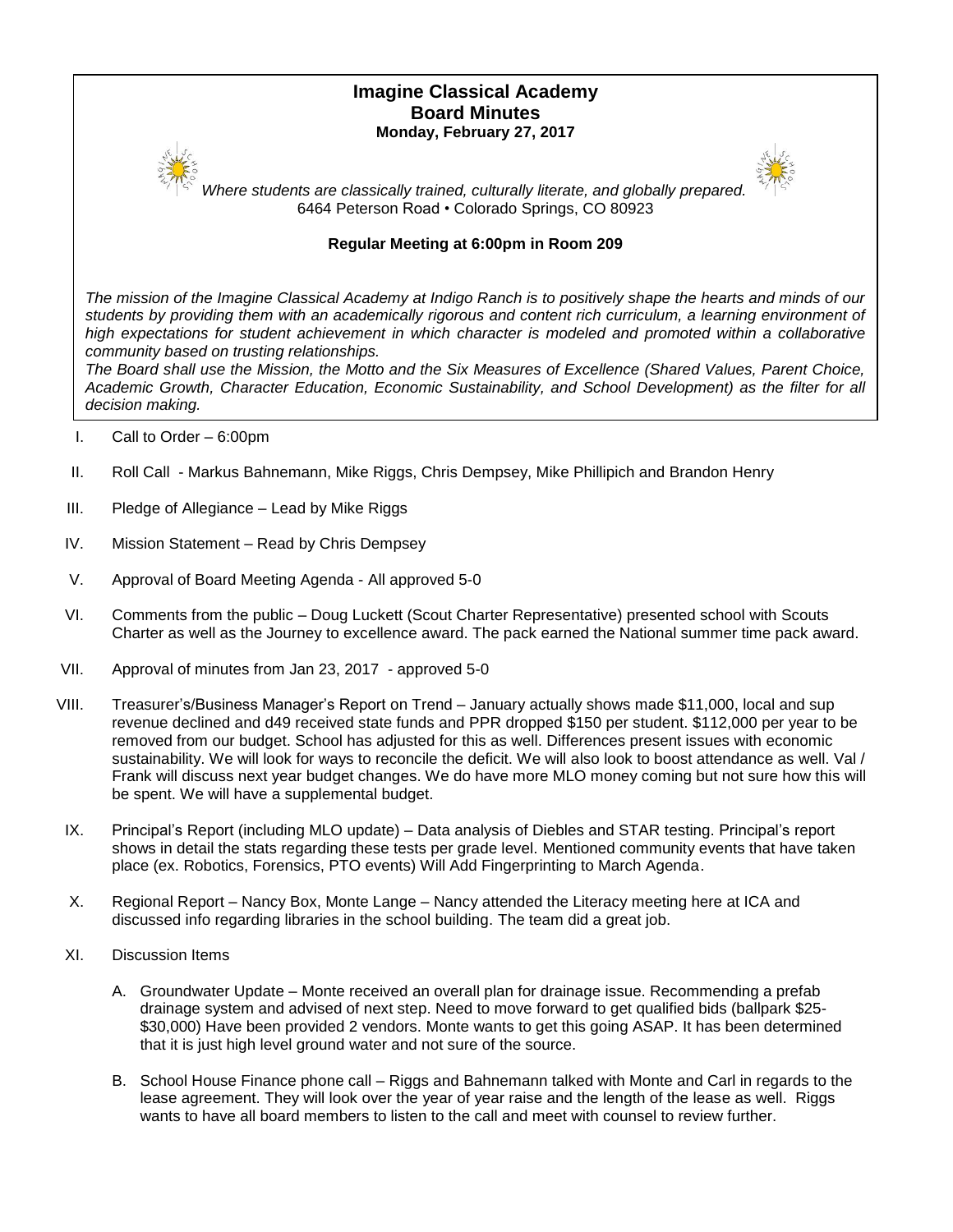- C. Attendance policy ICA has 20 more days than the district yet we have adapted the d49 attendance policy. How does our policy compare to other charters that go to school longer. The state sets requirements as to how many minutes each student is required to be in school. Discussed our attendance policy. Frank to present how we will move forward with our attendance plan Discussion item next meeting.
- D. SEP / UIP discussed during principals report

#### XII. Action Items

*These are items that are for Board Approval by vote, which may require Board discussion.*

- A. FY16 Audit Audit signed by Mike Riggs. Acceptance of the 2015-2016 Audit. Motion to approve as presented with discussion…regarding expenditures exceeding what was budgeted. There should have been a supplemental budget. No amendment to motion. Approved 5-0
- B. School Excellence Plan/Unified Improvement Plan Presented by Dan Speer. Priority performance challenges are identified by root cause analysis. PARRC and CMAS as well as Diebles and STARR testing review. Teachers met per grade level and identified issues as well as root cause and discussed how to fix. Started reading intervention last year. We are looking at how we are preforming in state tests. We have continued education in Early Literacy for teachers. Improvement strategies have been discussed to move forward. UIP report describes in detail. Final UIP is due Mar 10 to D49 and the state by Apr 17. (Motion to approve as presented – alternate motion to table to March Board meeting) approved 5-0
- XIII. Board member communication Mike Riggs will get agendas approved to send packet 1 week before. Mike Phillipich wants to know what happened to the Sarah Delwiche situation**.** Will need an executive session to discuss further at March Meeting. Look to  $6<sup>th</sup>$  grade to start fundraising for DC trip for  $8<sup>th</sup>$  grade. Board packets regarding draft agenda / can the board see what draft before its finalized. Discussed having work sessions between meetings.
- XIV. Other Business none
- XV. Adjournment 8:37pm

## *PARTICIPATION IN MEETINGS:*

*Board meetings are generally a time for the Board to hear from the Principal, other senior administration representatives, and those who are scheduled to make presentations on selected topics. Colorado law prohibits*  the Board from discussing public business other than during public meetings or executive sessions (see below). *Therefore, these public sessions are working sessions of the Board that are intended to provide interaction between Board members and administration in an effort to reach decisions on a wide variety of issues. With rare exception, these meetings are not the best place for initial discussion to take place. New initiatives or proposals should typically be discussed first with administration and a formal proposal prepared for presentation at a time when the item can be scheduled on the agenda. Nevertheless, there are times when the Board is discussing a proposal that certain individuals attending the meeting can provide valuable insight, expertise and perspective to assist the Board in making wise and well-informed decisions. Generally, those involved in bringing forth an idea, and those most active in the process of researching and presenting a proposal, will be the ones most likely to be called upon for input during the Board's discussion. In addition, senior administration officials and representatives from other active task forces will be relied upon for their perspective concerning a particular proposal and the impact it will have on various constituencies.* 

## *OPEN FORUM/COMMENTS FROM THE PUBLIC:*

*During each meeting, the Board sets aside a period of time when anyone who wishes to do so may make a brief statement or mini-presentation to the Board on a non-agenda item. The Board will take these comments and suggestions under consideration, but will typically not have adequate time in the schedule or enough information to be able to make a decision or respond during the meeting. The Board may choose to refer such items to the administration for research and the possible future preparation of a recommended course of action to be considered at a later meeting. Open meeting forum is not a time to discuss students, staff, or parents by name.*